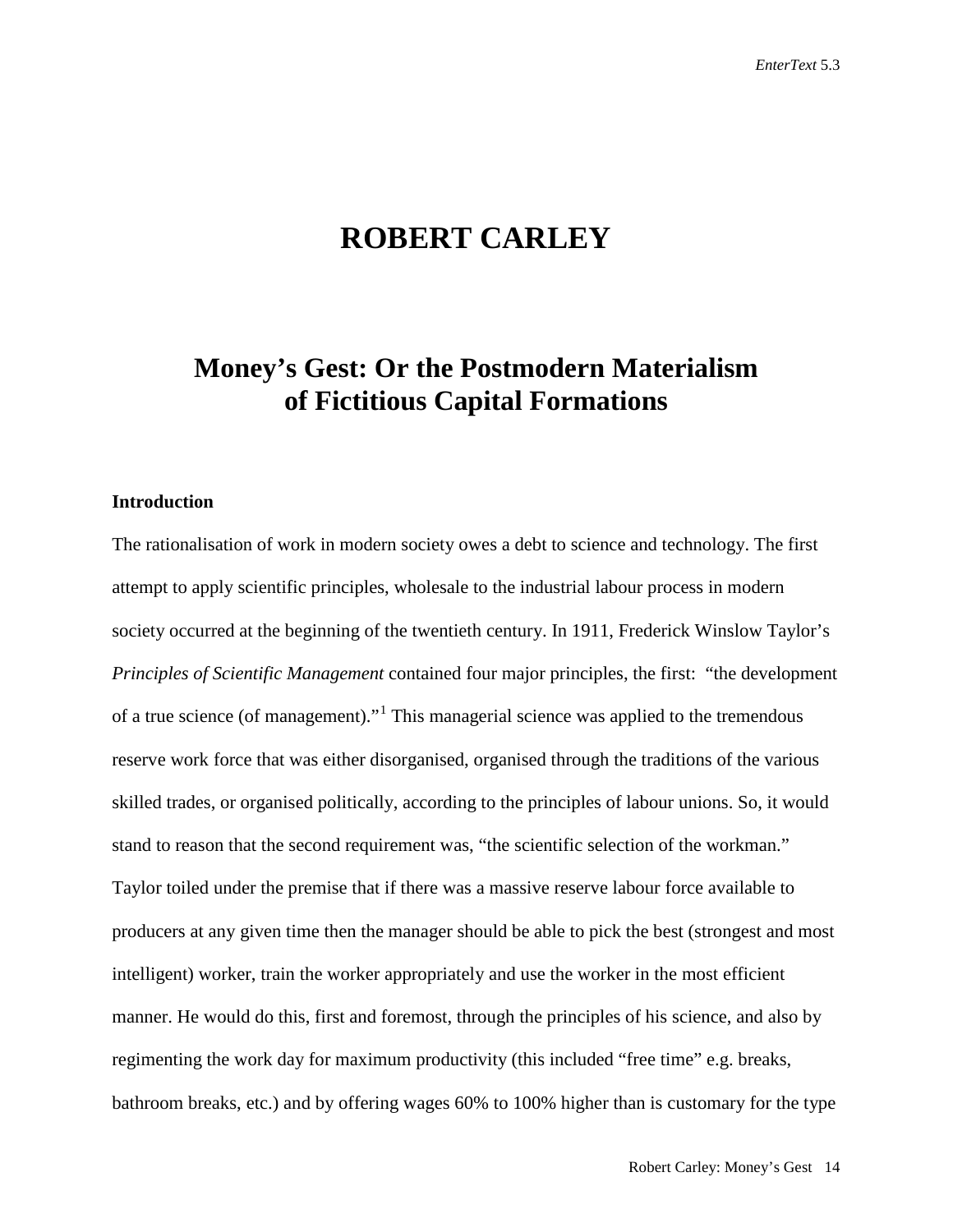of work in question. Taylor had tradition, labour unions and workers' self interest working against his scientific scheme; however, his system was implemented by others with relative success in America, Germany and France.

Even before 1911, the worker was facing an assault on another front, the development of mechanised production methods in industrial capitalism. Karl Marx describes the role machine production played in the life of the worker in his "Fragment on Machines" from the *Grundrisse*:

The production process has ceased to be a labour process in the sense of a process dominated by labour and its governing unity. Labour appears, rather, merely as a conscious organ, scattered among the individual living workers at numerous points of the mechanical system; subsumed under the total process of the machinery itself, as itself only a link of the system whose unity exists not on the living workers, but rather in the living (active) machinery, which confronts his individual insignificant doings as a mighty organism.[2](#page-20-1)

The further development of machine technology meant a further subsumption of what Marx calls "living labour" to industrial modes of production. According to Marx, subsumption of living labour to industrial forms of production would reduce the yield of "necessary labour" within the production cycle. In other words, part of the rationalisation of the process of the development of better productive machine technologies requires less command and supervision by a human labour force. The better the machine, the less human intervention required. Furthermore, it was generally in the interest of industry to invest in fixed capital (such as machines) at the beginning of production cycles in that way the owner or investor could discern the amount of money they would receive as a return on their investment since the capital amount was fixed over the production cycle and did not vary. Also a machine can be made to last longer than a single production cycle without any reinvestment. Giving machines the lion's share of the labour greatly reduced labour costs at the beginning of the new production cycle.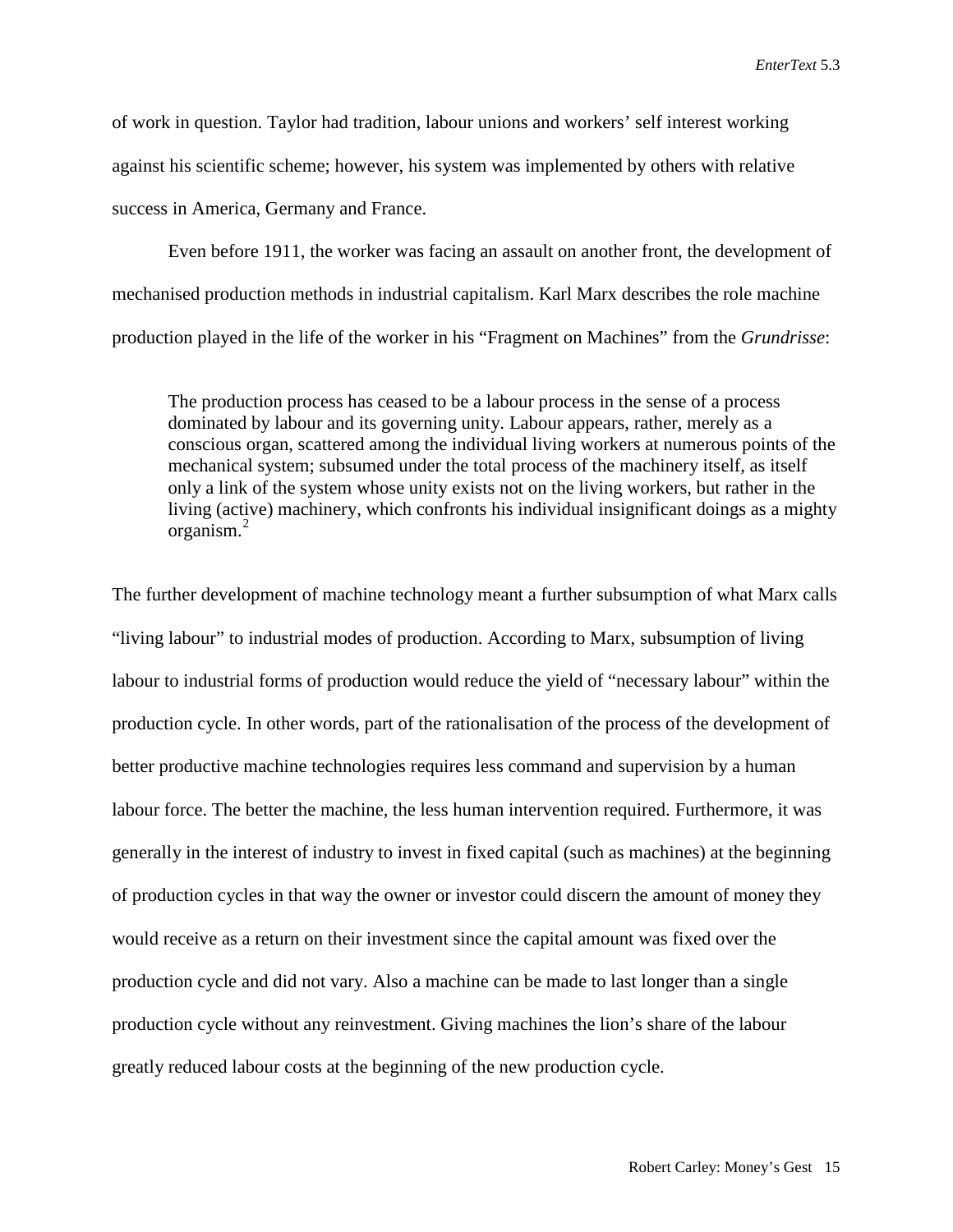What is truly interesting about these two points in the rationalisation of work converging (represented through the quotations from Taylor and Marx) is the role of technology. It seems that for both production and management of labour the most important requirement of technology is that it work to construct socially necessary components of industry as always readily available: whether it be the scientific selection of the workman or the development of new productive technologies that operate most efficiently on their own and that, of course, it greatly facilitates the availability of resources (i.e. manufactured or otherwise, converted into useful forms, like water into electricity to power households) in near ubiquitous amounts. This particular drive in rationalisation represents the emergence of a consolidated logic of capitalist systems regarding the universalisation of the production of material goods. The German philosopher Martin Heidegger, in a discussion about science and technology—up to and through the modern period—gives us an epistemological and ontological framework for discussing the social penetration of the logic described above. Using Heidegger's essays as a ground, I will explain how features of the capitalist rationalisation of work verge dangerously toward objectifying what it means to be a human subject in the modern world. In other words, the development of capitalist logic over time, in the areas of both production and finance, occurs at the cost of making wage labourers subject to its process only as objects or resources. Further, in order for capitalism to function optimally in the areas of finance and production it always seeks the greatest yield at the least expense. So that capitalism may achieve these goals it has created a condition whereby things that were once material investments in the logic of the capitalist production process necessarily become completely unreal, immaterial and both potentially and actually destructive. It should be mentioned that Karl Marx in *Capital,* volume three, has described such conditions. Both the danger posed to human subjectivity and the seeming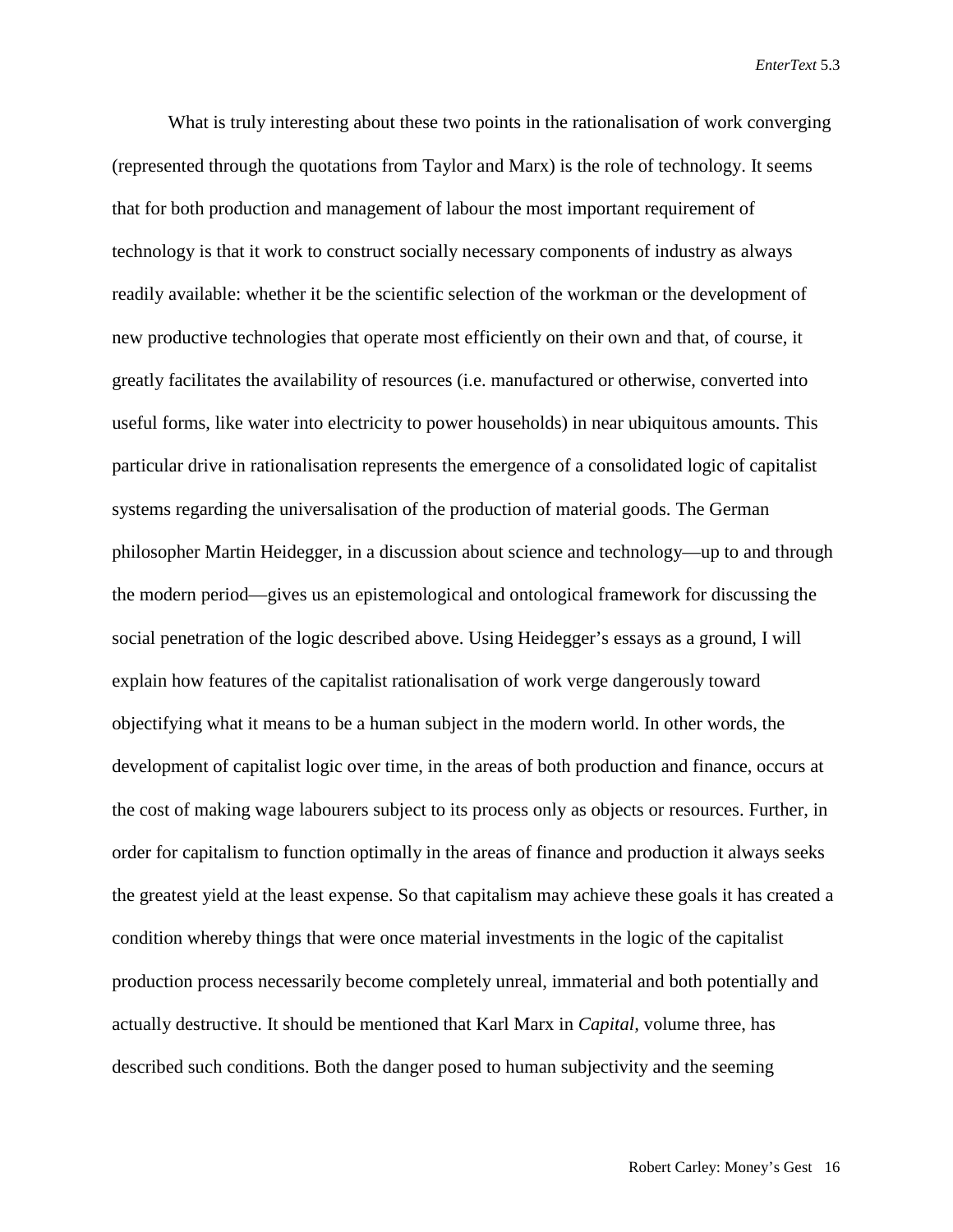unreality of material processes in the world together engender the political tenets of late capitalism. Capitalism, as ahistorical process—in other words, capitalism in itself—echoes features of the postmodern. The postmodern has been described by Jean-François Lyotard as "'the lack of reality' of reality" but without "the invention of other (definitive) realities" (parenthetical addition mine).<sup>[3](#page-20-2)</sup> It is this condition that late capital verges toward dangerously and, further, it has its early conception of the rationalisation of the world of work through technology and science to thank for it. Using Bertolt Brecht's notion of the social gest, I hope to expose the postmodern materialism of high corporate finance as a kind of ontological container for technological progress, the development of productive machine technologies, dead labour, and the positing of living labour through the extension of the horizon of capital across the globe. Brecht's social gest mitigates the connection between the materialist and ontological concerns of Karl Marx's early work with Heidegger's ontological and epistemological framework in his discussion of technology. I will further explore the terms of this connection by referring, briefly to plot elements in one of Brecht's earlier plays, *Drums in the Night*. And finally, the complicated mechanics of this technique highlight the spiralling unity of oppositions that construct the social relations upon which capital depends, in order to perpetuate itself throughout history and forward into the future.

#### **Heidegger, Enframing and Destining: The Danger**

In Martin Heidegger's essay "The Question Concerning Technology" the concept of enframing (*Gestell*) describes the process that makes objects in the world readily available to be used or consumed. Heidegger questions the essence of technology and does not find it to be inherently destructive. However, the rather loaded concept of enframing (which I will "unpack" in the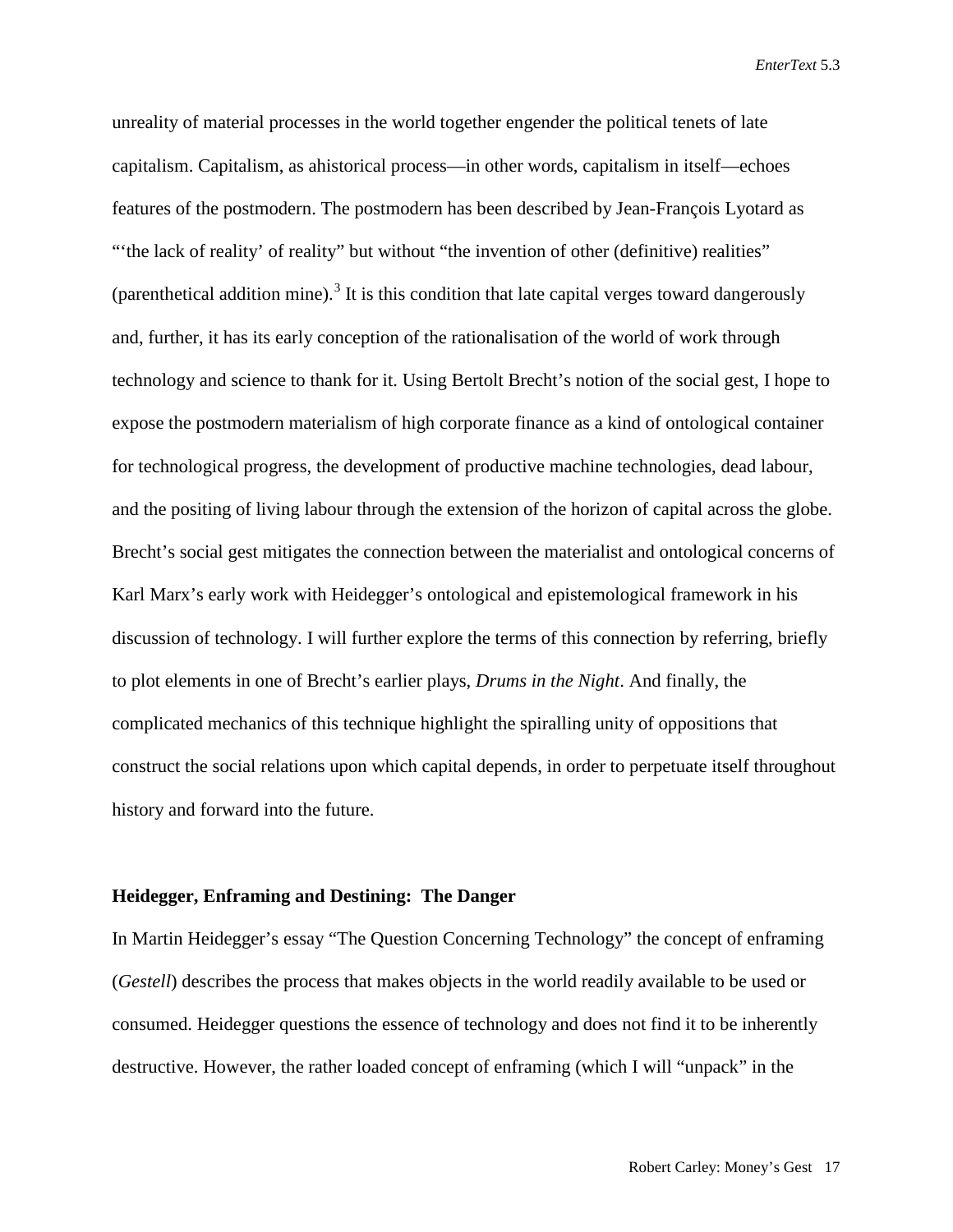course of my discussion) is ultimately neutral. Heidegger introduces other concepts into his discussion of technology that describe the development of particular techniques which emerge from the direction society gives to technological innovation. Heidegger's best illustration of the form enframing takes in the ordering of productive work comes on pages fourteen and fifteen of his essay. He explains:

A tract of land is challenged into the putting out of coal and ore. The earth now reveals itself as a coal mining district, the soil as a mineral deposit. The field the peasant formerly cultivated and set in order [*bestellte*] appears differently than it did when to set in order still meant to take care of and to maintain. The work of the peasant does not challenge the soil of the field. In the sowing of grain it places the seed in the keeping of the forces of growth and watches over its increase. But meanwhile even the cultivation of the field has come under the grip of another kind of setting-in-order, which sets upon [*stellt*] nature. It sets upon it in the sense of challenging it. Agriculture is now the mechanized food industry. Air is now set upon to yield nitrogen, the earth to yield ore, ore to yield uranium, for example uranium is set upon to yield atomic energy....<sup>[4](#page-20-3)</sup>

This quotation, from beginning to end, describes a total system where nature is *challenged*. As Heidegger clarifies one paragraph before, nature is given "the unreasonable demand that it supply energy that can be extracted and stored as such."<sup>[5](#page-20-4)</sup> This "challenging" is a Heideggerian concept and a component of enframing. Challenging is a more invasive setting-in-order in that it subordinates nature and wrings from it (Heidegger uses the term "reveal") every atom of its usefulness, towards enlisting it into a process that will produce, in some cases manufacture, and store its power to be put in the service of human need.<sup>[6](#page-20-5)</sup> Heidegger puts it as follows: "It expedites in that it unlocks and exposes. Yet that expediting is always itself directed from the beginning toward furthering something else, i.e., toward driving on to the maximum yield at minimum expense."<sup>[7](#page-20-6)</sup> The notion that swiftness, expediting, is central to the process is important, and more will be discussed about the speed of these productive processes later. However, the process takes action as such to drive toward an efficiency whereby the most can be produced at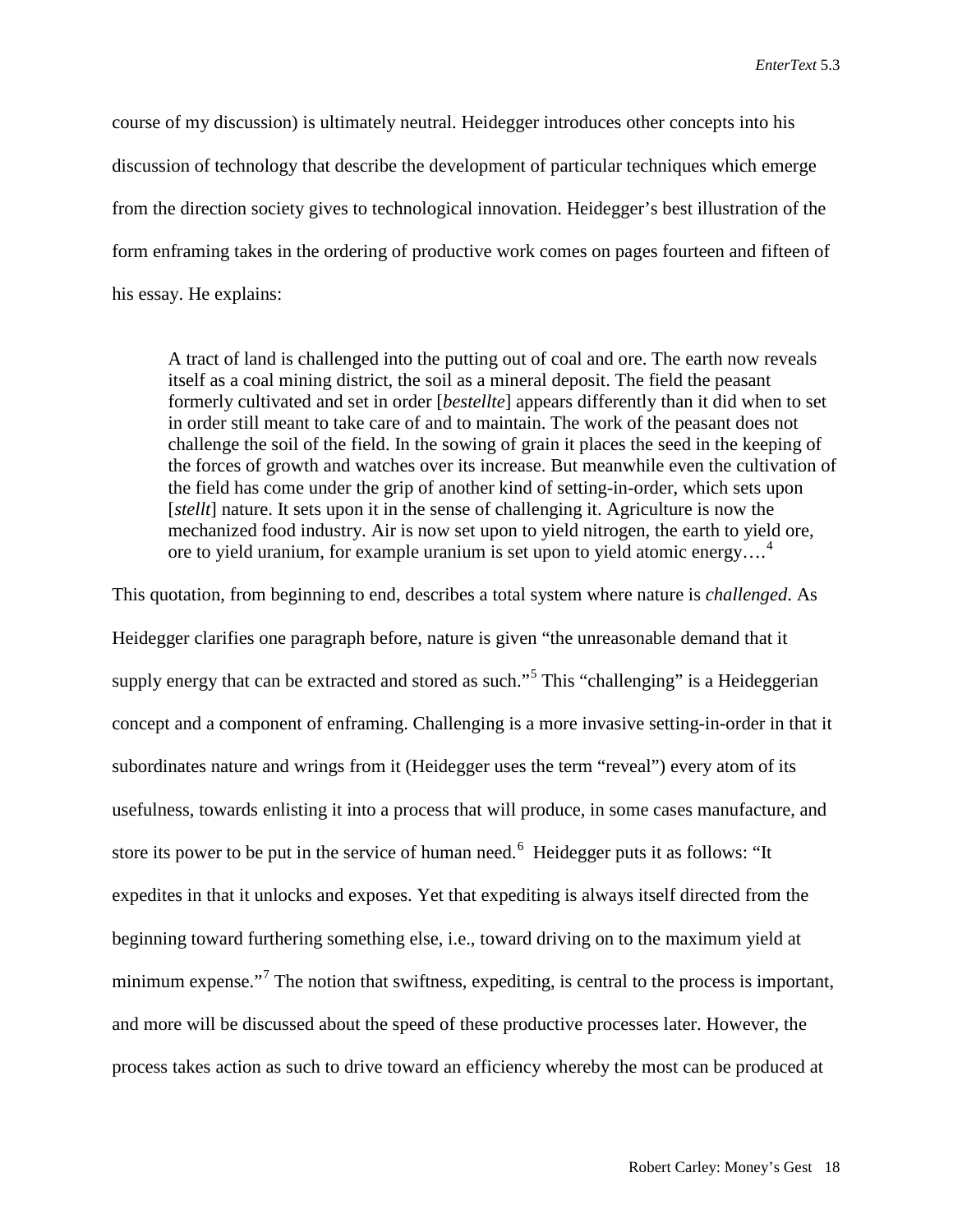the least expense (presumably to the producer). This is the material impetus for the process that Heidegger describes; they are the unavoidable economic laws that drive the challenging of nature. We will see, later in the paper, that "driving onto the maximum yield at minimum expense" is a tremendous force in the laws of capitalist production. Further, this statement links the unreality of late capitalism to the de-subjectifying forces introduced in the capitalist rationalisation of the labour process.

Back to Heidegger's "challenging." Heidegger describes how challenging "unlocks and exposes" nature in such a way that it is readily available. This, too, is a step in the enframing process known as the "standing-reserve." It is not the case that anything which is produced is standing-reserve. The standing-reserve is a placating of nature in such a way that it is made and ordered to be at hand for human subjective need. This is the case whether it be a bottle or keg of beer in the bar room or, the example that Heidegger uses, an airliner that stands on the runway. He goes on to say of his example that "it stands on the taxi strip only as standing-reserve, inasmuch as it is ordered to ensure the possibility of transportation. For this it must be in its whole structure and in every one of its constituent parts, on call for duty, i.e., ready for takeoff."<sup>[8](#page-20-7)</sup>

It seems that things in the world may be ordered in such a way that they are standingreserve to human need, and this is the most favorable arrangement for anyone to be able to realise their need. Standing-reserve closes the mediating space between subjects and objects. Objects need not be "appropriated" through human action because they already have been; they are ready-made. However, when this tendency becomes more than just a tendency and one's relationship to the world is such that all objects are standing-reserve or, in Heidegger's words, "when man investigating observing, ensnares nature as an area of his own conceiving, he has already been claimed by a way of revealing that challenges him to approach nature as an object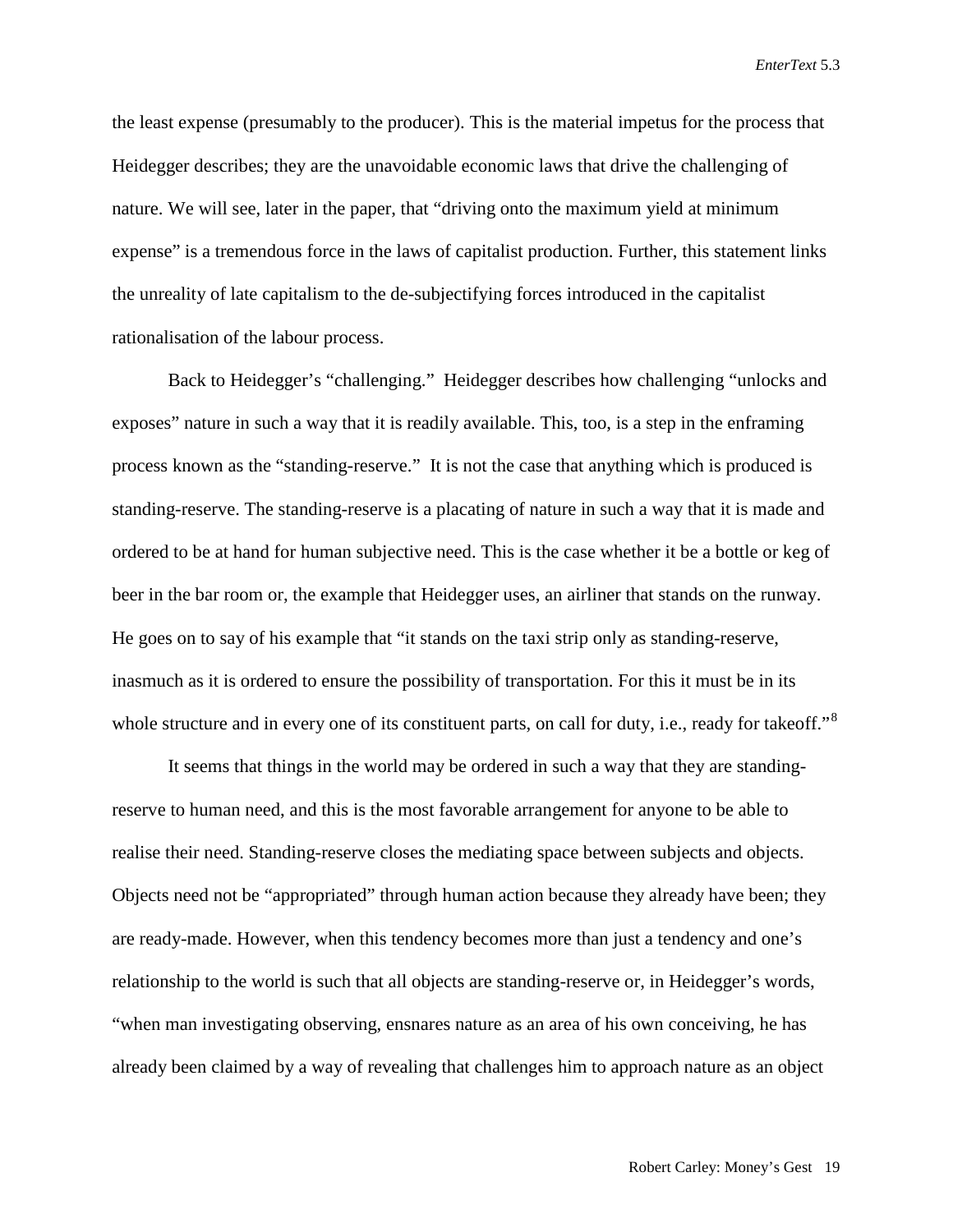of research, until even the object disappears into the objectlessness of standing-reserve."[9](#page-20-8) For Heidegger, once the concept "standing-reserve" appears as a way of revealing, "man" has "already been claimed by a way of revealing." That way of "revealing" is enframing: "that way of revealing which holds sway in the essence of modern technology."[10](#page-20-9) In this way of revealing, nature is approached as an object to be researched, studied, and made to stand-reserve. In short, enframing puts things into the position of standing-reserve. However, the concept "standingreserve," as discussed previously, merely means that they are made real, useful and ready: an airplane waiting on the runway, an apple in a bin waiting to be brought into the supermarket, a glass of beer, beer waiting in a keg, etc. Now, the question becomes, what happens when other people are made to stand reserve?

Heidegger is well aware of the fact that modern technology requires the human as standing-reserve. He says, "If man is challenged, ordered to do this (e.g. exploit the energies of nature), then does not man himself belong even more originally than nature within the standing-reserve? The current talk of human resource... gives evidence of this."<sup>[11](#page-20-10)</sup> Moreover, technology for Heidegger is an applied form of science. He states that "man's ordering attitude and behavior display themselves first in the rise of modern physics as an exact science. Modern science's way of representing pursues and entraps nature as a calculable coherence of forces."[12](#page-20-11) We now have the added problem of human subjectivity as nature, and the problem of this subjectivity standingreserve in the enframing process.

#### **On The Objectlessness (and Subjectlessness) of Standing Reserve: Karl Marx**

Heidegger discusses what I've described above as the supreme danger of enframing. Once enframing becomes the way humans mediate their relationship to nature—the only way—what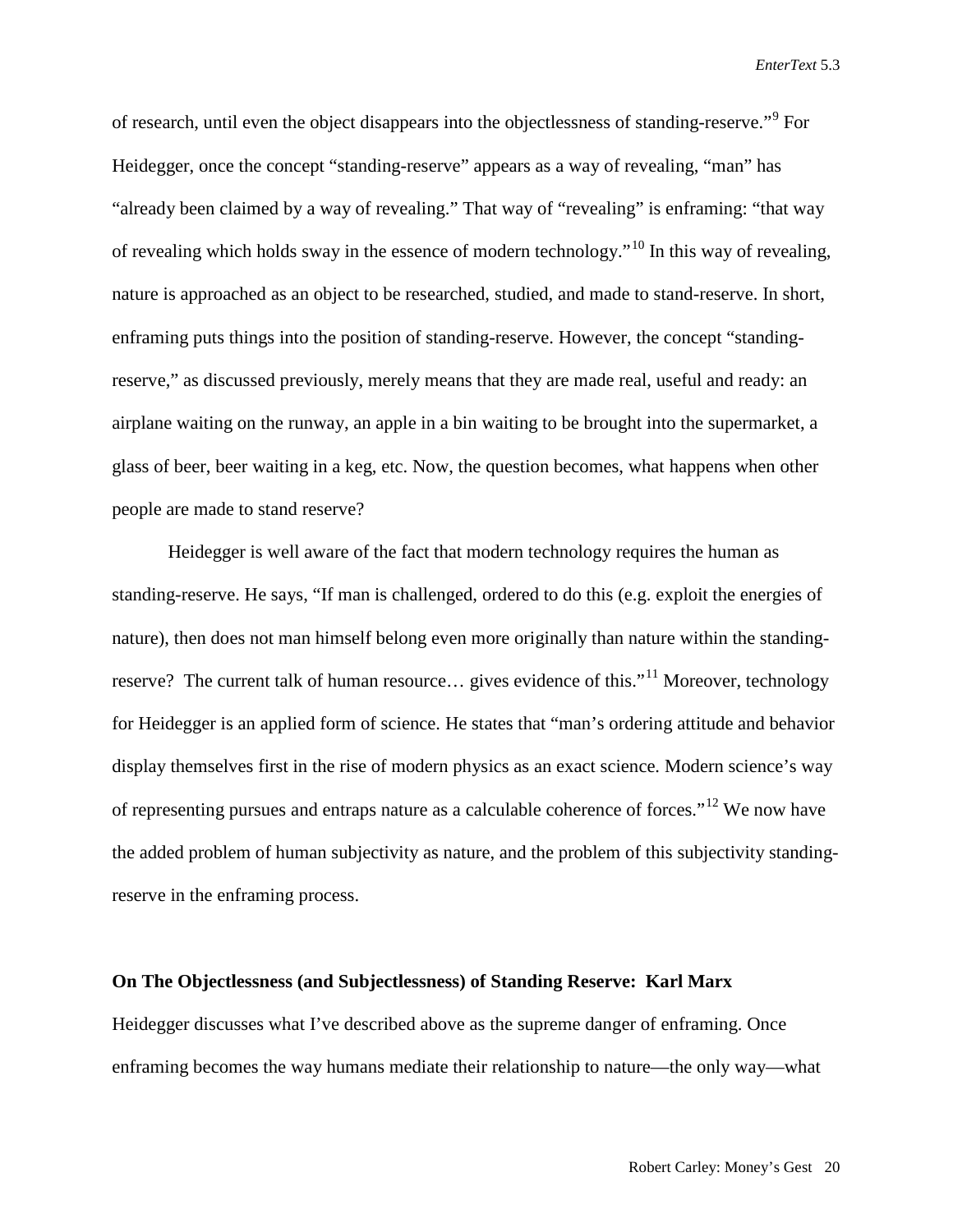Heidegger describes as "destining"<sup>[13](#page-20-12)</sup> human subjectivity falls under the purview of standingreserve. It would seem, then, that *prima facie* Frederick Winslow Taylor's system for ordering labour is simply this: the application of science, through the technology of scientific management, to make workers—human subjects—standing-reserve. In other words, Taylor's system could be seen as Heidegger's worst fear realised.

Taking his cues from Karl Marx, French doctor, psychologist and former Communist Party member Bernard Doray wrote extensively on Taylorism and Fordism. In his book, *From Taylorism to Fordism: A Rational Madness*, Doray discusses the application of the science of scientific management to labour. He says,

In an earlier article, I attempted to investigate why it is that most of those who are involved practically in these sciences are unable to state their objective clearly, and stressed that expressions such as 'the science of work' or 'the science of men at work' are both vague and ambiguous. There is, I believe, a definite advantage to be gained by using the expression 'the labour process' to define their object more clearly, as it implies a dialectical articulation with the other dimension of commodity production: the process of valorization.

What the mode of production presents as natural forms of labour are in fact forms which have already been subordinated to and molded by valorization.<sup>[14](#page-20-13)</sup>

The process of valorisation in capitalism represents the capitalist logic of what it means to be produced as standing-reserve. As Doray notes, like commodities, labour has already been valorised, that is, labour has been rendered standing-reserve. In order to describe this process, it is necessary to take a detour through Marx's work on labour, specifically as it concerns the worker and his or her subjectivity.

Alienation relates to the condition Heidegger describes as standing-reserve or, more

specifically, the emergence of "human resources" in the language of professional occupations. In

Marxism, alienation is a physical, psychical and social phenomenon. In *Capital* vol.1, Marx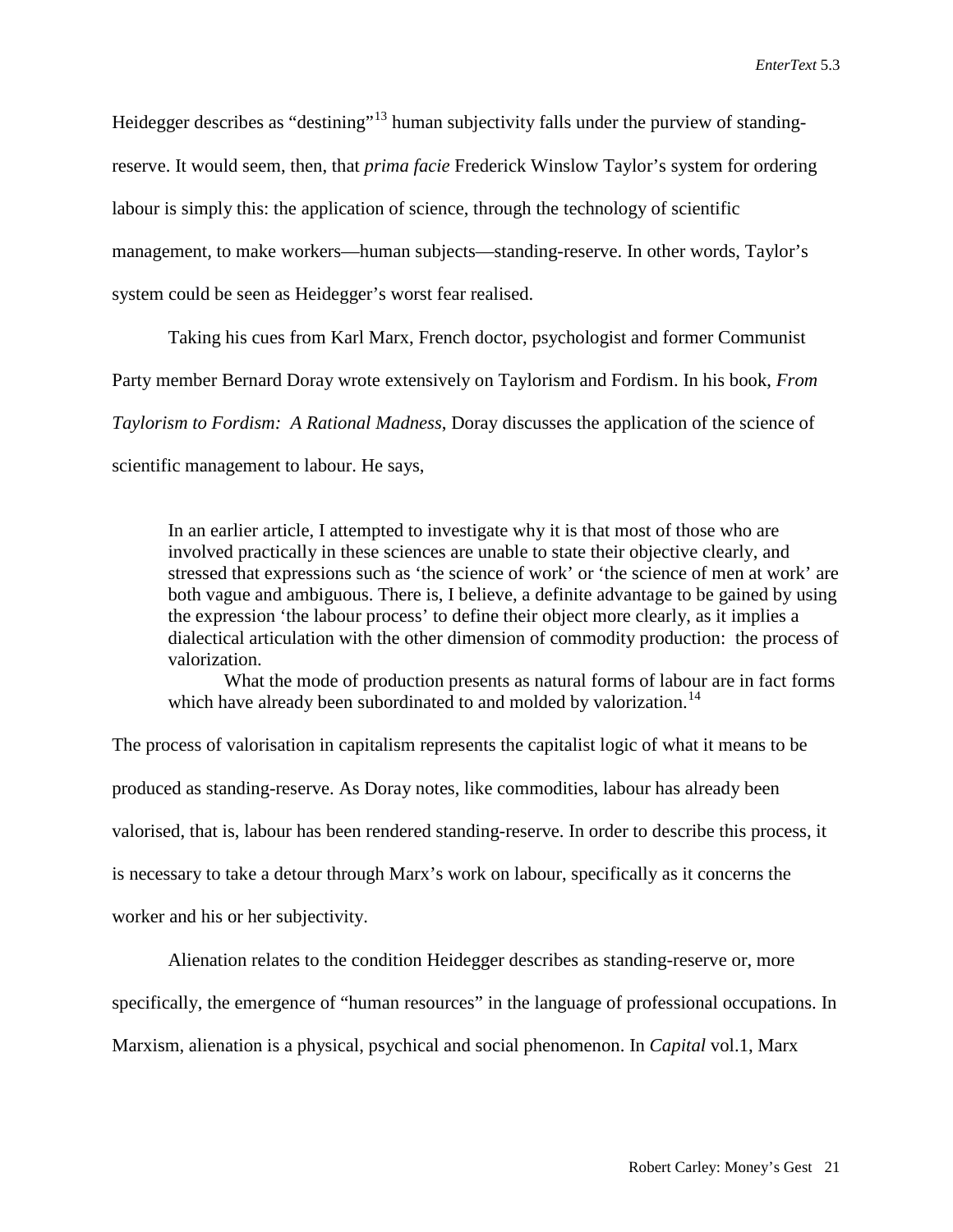describes the passage of labour into commodity form (what Doray describes as the process of valorisation); in this, alienation features as a *necessary condition*. He writes,

A commodity is therefore a mysterious thing, simply because in it the social character of men's labour appears to them as an objective character stamped upon the product of that labour; because the relations of the producers to the sum total of their own labour is presented to them as a social relation, existing not between themselves, but between the products of their labour. This is the reason why the products of labour become commodities, social things whose qualities are at the same time perceptible and imperceptible by the senses.… It is only a definite social relation between men that assumes, in their eyes, the fantastic form of a relation between things.<sup>[15](#page-20-14)</sup>

This passage has in many ways become the "imprimatur" of Marx's concept of the commodity. In this definition alienation has both an objective quality and a subjective quality. In an objective sense, alienation represents itself back to the worker as exchange value or money—"the relation of the producers to the sum total of their own labour is presented to them as a social relation, existing not between themselves, but between the products of their labour." This represents an "objectivist" expression of alienation through the money form. The worker who, at this point in the production process, has "subjugated" nature, now is subject to that object in its produced and manufactured form—or the object on the market as a commodity. How this is possible will become clear through a discussion of the subjective effect of alienation on the worker; then it is at this point that we can discuss the question of the worker's subjectivity as it pertains to alienation.

Georg Lukács, treating the same passage cited above, responds directly to this question of the worker's subjectivity when he states that "subjectively—where the market economy has been fully developed—a man's activity becomes estranged from himself, it turns into a commodity which, subject to the non-human objectivity of the natural laws of society, must go its own way independently of man just like any consumer article."<sup>[16](#page-20-15)</sup> And, of course, in order for the worker to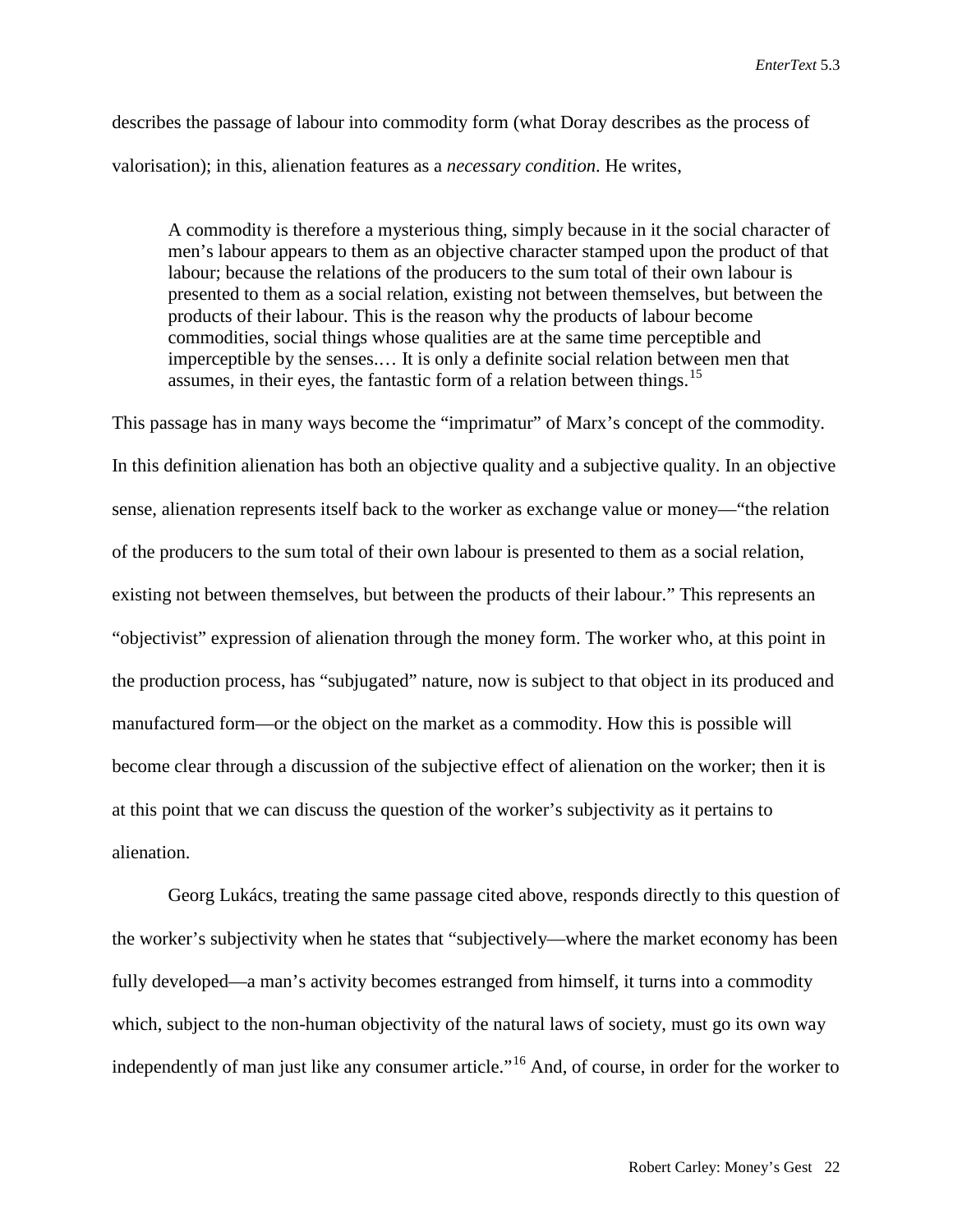"reclaim" what has been "objectified" from his or her labour, the worker "realises" the condition in which he or she is present and then offers up—in a fully developed market system—the money commodity as a token of reclamation. This action is entirely necessary for the worker's survival, as is his or her participation in capitalism as labour. Again, this dynamic is what Doray means when he says that the worker has "already been subordinated to and molded by valorization." Marx explains this further:

The worker… sells labour as a simple, predetermined exchange value, determined by a previous process—he sells labour itself as *objectified labour*; i.e. he sells labour only in so far as it already objectifies a definite amount of labour, hence in so far as its equivalent is already measured, given (*necessary*, *my addition*); capital buys it as living labour…. It is clear therefore, that the worker cannot become rich in this exchange, since, in exchange for his labour capacity as a fixed, available magnitude, he surrenders its creative power, like Esau his birthright for a mess of pottage. Rather, he necessarily impoverishes himself....<sup>[17](#page-20-16)</sup>

The worker enters the picture "necessarily impoverish(ed)." Further, impoverishment, from the subject position that capital creates, is *felt*; it requires the surrender of the worker's creative power.[18](#page-20-17) To magnify this relationship further the worker is the "living labour" that capital realises as necessary labour. In other words, the wage that is to be paid to the worker is doled out in advance; it is dependent on the profit generated from the previous cycle of capitalist production on the one hand, and on the other hand, the "realisation" of the branches of production that will reproduce themselves through what is socially necessary (labour). At this point, the worker has no choice: either the worker starves or enters into these relations. The process of valorisation reaches its apex: either way the worker is "claimed" through capital. Also, this represents to capitalism an exchange on the market no different from any other. Valorisation is such that the worker's entire "being" is given over for a wage and that wage places the worker in a specific situation or relationship. The worker is trapped—in order that the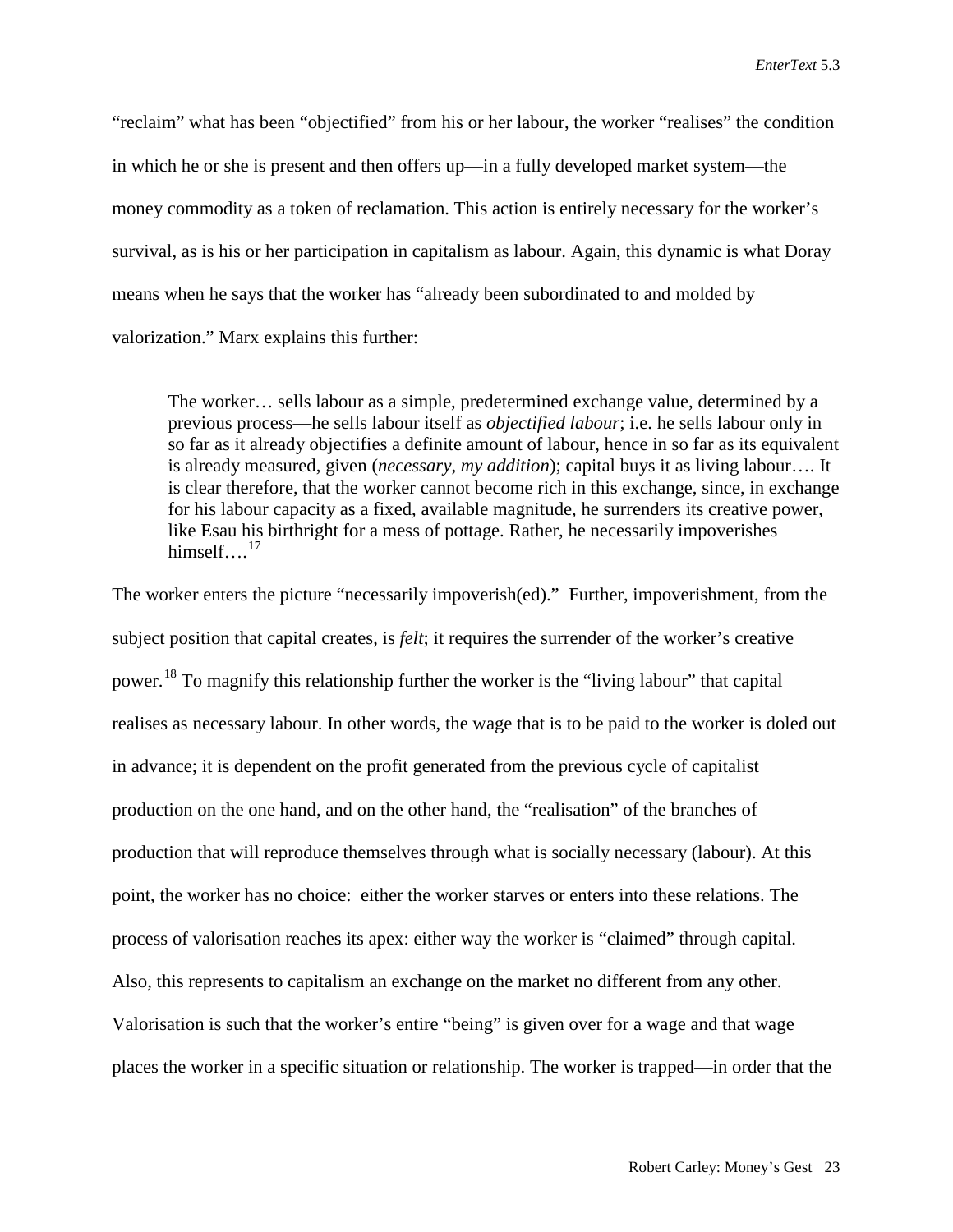worker can "get back" what it is that they produced they must accept their wage and in doing this they accept their position as standing-reserve, as a mere resource. The process of valorisation is complete. The worker's imminence—his limited function in society—becomes the form (commodity form) through which the worker becomes the standing-reserve. The worker standsreserve for the producers, for the capitalist class.

The process of valorisation—in short, "what the mode of production presents as natural forms of labour are in fact forms which have already been subordinated to and molded by valorization"—shares a particular affinity with Heidegger's description of standing-reserve, where "even the object disappears into the objectlessness of standing-reserve." Or, in the case of labour, the subject disappears into the subjectlessness of standing reserve. Taylor's scientific process of managing labour also enables us to imagine, along with Doray and Heidegger, the drive (the destining) to make objects in the world stand-reserve for human need. We need only refer the above by Heidegger to the previous sentence: "when man investigating observing, ensnares nature as an area of his own conceiving, he has already been claimed by a way of revealing that challenges him to approach nature as an object of research, until even the object disappears into the objectlessness of standing-reserve." This quotation describes the dimension that Taylor adds to the scientific rationalisation of the labour process through a principled method of selecting the labourer, through scientific study and specific calibrations of the worker in relationship to his or her working day: ultimately through approaching a human as an object of research.

#### **Postmodernity and the (Un)reality of Late Capitalism**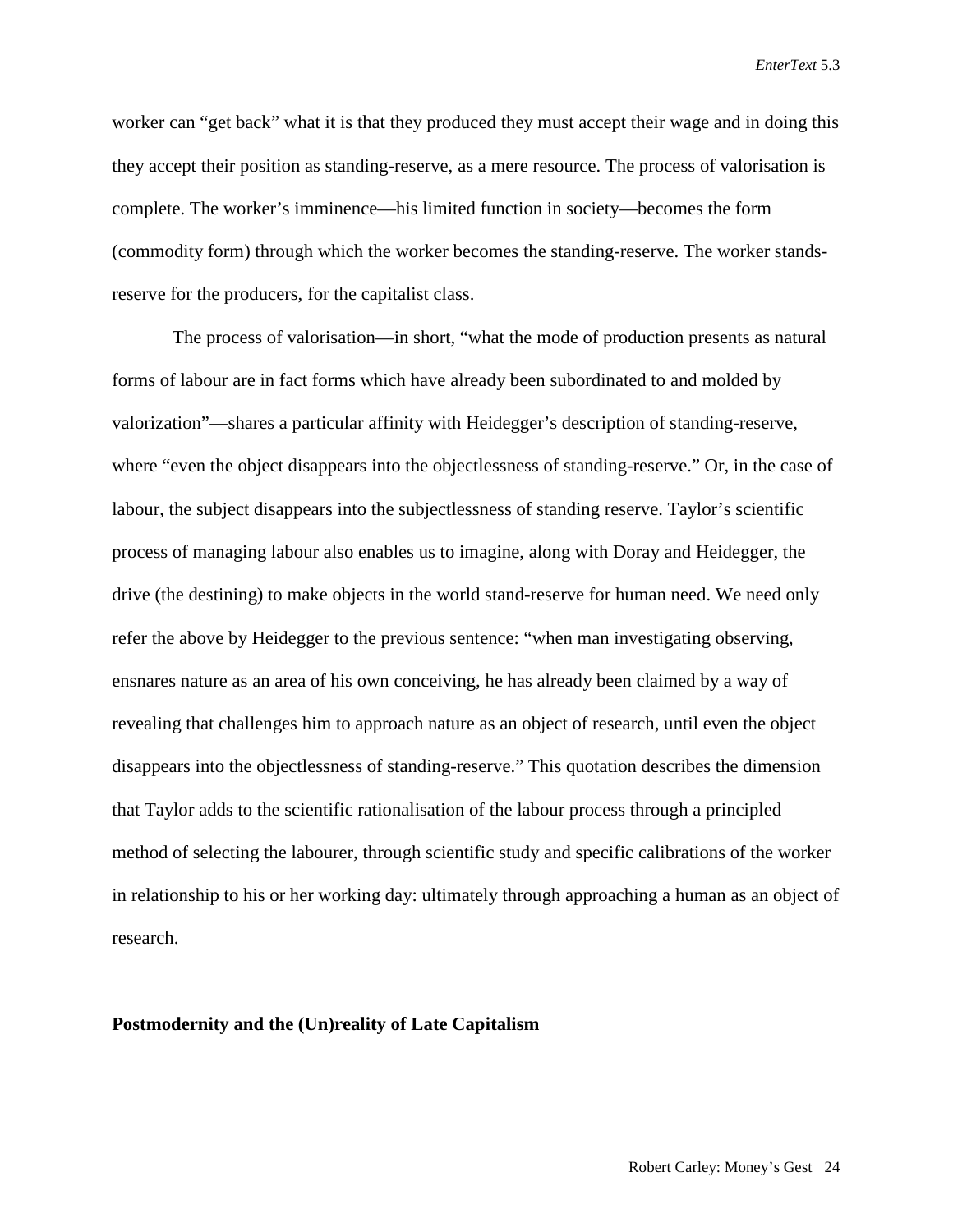Earlier in this paper, during the discussion of Heidegger's concept of "challenging," I promised that I would return to Heidegger's claim that challenging "expedites in that it unlocks and exposes. Yet that expediting is always itself directed from the beginning toward furthering something else, i.e., toward driving on to the maximum yield at minimum expense." At the beginning of my paper, I claimed that in capitalism's seeking out this goal it creates material out of thin air so that it may receive the maximum yield at minimum expense. I have already described the effect this "principle" of capital accumulation has on the labourer. My claim echoes that of David Harvey in his book *The Condition of Postmodernity: An Enquiry into the Origins of Cultural Change* that "labour control, both in production and in the market place, is vital for the perpetuation of capitalism."[19](#page-20-18) In connection with this he also states that "capitalism is necessarily technologically and organizationally dynamic. This is so in part because the coercive laws of competition push individual capitalists into leap-frogging innovations in their search for profit."<sup>[20](#page-20-19)</sup> These dynamics of capitalist expansion contribute to a situation of unreality in contemporary culture and society. Capitalism's expansion, which can only occur not through investment but through the creation of real values (on which investment can then be based), offers capitalism a constant challenge. As Heidegger himself has noted, it faces this challenge by looking to maximise production and cut costs. Harvey notes that "capitalism has to… actually achieve an expansion of output and a growth in real values, no matter what the social, political, geopolitical and ecological consequences."<sup>[21](#page-20-20)</sup> It is only the labourer active in the labour process who creates "real values," and we have seen the social consequences of capital undermining the labourer for the sake of streamlining the labour process—so that capital can come closer to its goal it must place a greater number of people into this relationship. Further, it must manufacture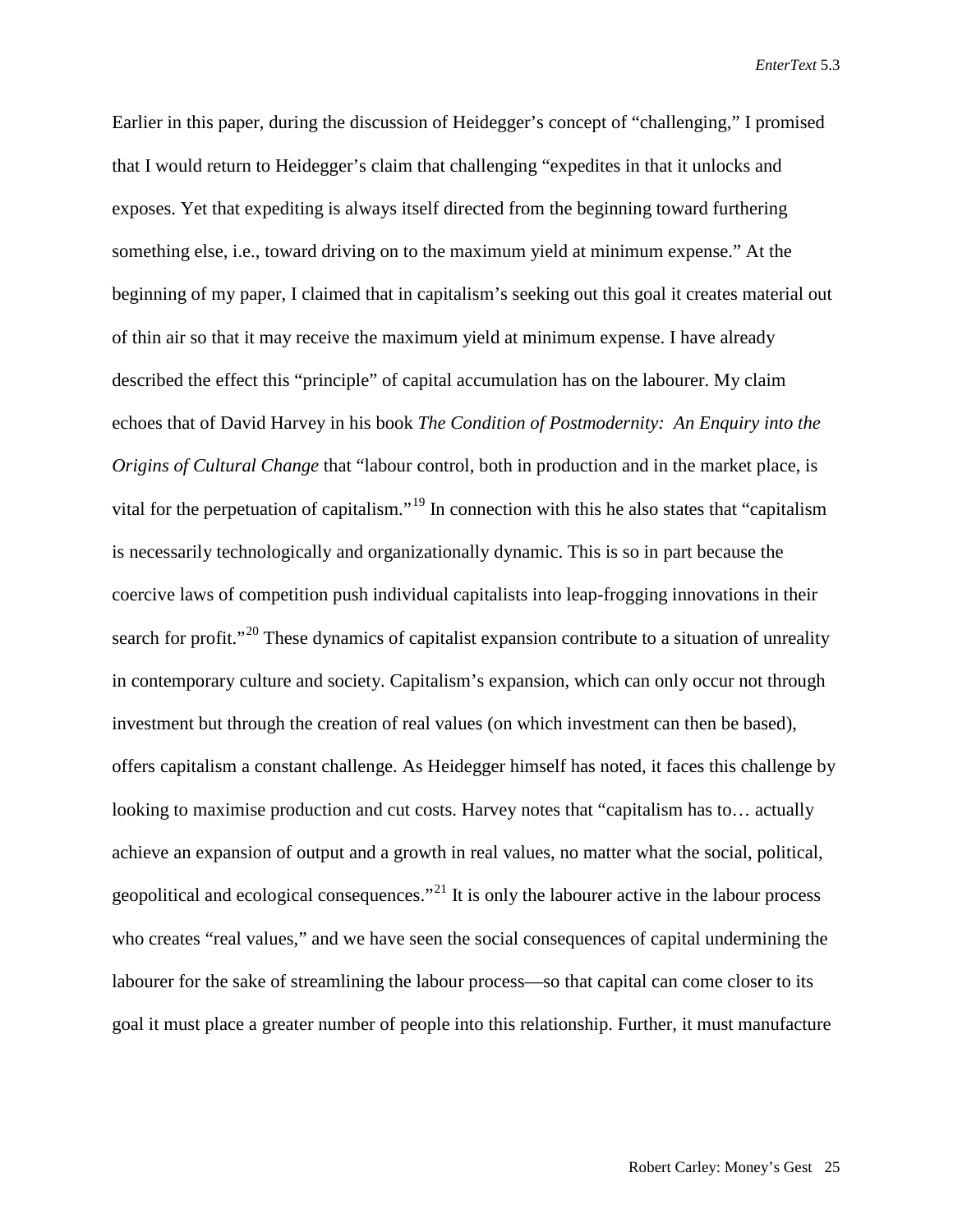value for itself so that, in periods of crisis, it does not self-destruct. This dynamic places us closer to the dangerous situation that Heidegger describes in his discussion of enframing.

Capital necessarily places itself into periods of crisis where people are neither buying the goods that its producers are responsible for (therefore not warranting any further production, any purchase of fixed capital, e.g. plant infrastructure, or any purchase of variable capital, e.g. labour) nor are people spending their own money. A glut of money and of inventory occurs and this is known as overaccumulation. There are few ways to combat overaccumulation through capitalist enterprise. Of the limited choices available to the producer, one is through the devaluation of capital surpluses. This is a highly destructive way to deal with overaccumulation. If possible, the equipment used for production can be devalued, but in many cases goods that have been produced are destroyed before they reach the market. In the case of labour, it, according to Harvey, "can similarly be devalued and even destroyed (rising rates of exploitation, falling real incomes, unemployment, more deaths on the job, poorer health and lower life expectency)."<sup>[22](#page-20-21)</sup> Harvey also warns that "uncontrolled bankruptcies and massive devaluation expose the irrational side of capitalist rationality in far too brutal a way for it to be sustainable for  $\log$ ."<sup>[23](#page-20-22)</sup> The key here is that capitalism always encounters periods of crisis which, in its exploration for solutions, submerge it into irrational and unreal avenues of its own logic in the interest of providing solutions to the crisis. In many cases devaluation is regulated through monetary policy, tax breaks, etc. However, taken to its ends, capitalism relies, ultimately, on the destruction of its own goods and in some cases its productive machinery and the dissolution (or destruction) of living labour to effect a change in the crisis. This "irrationality" is built into the system of rationality that enables capital (to echo Harvey) "to… actually achieve an expansion of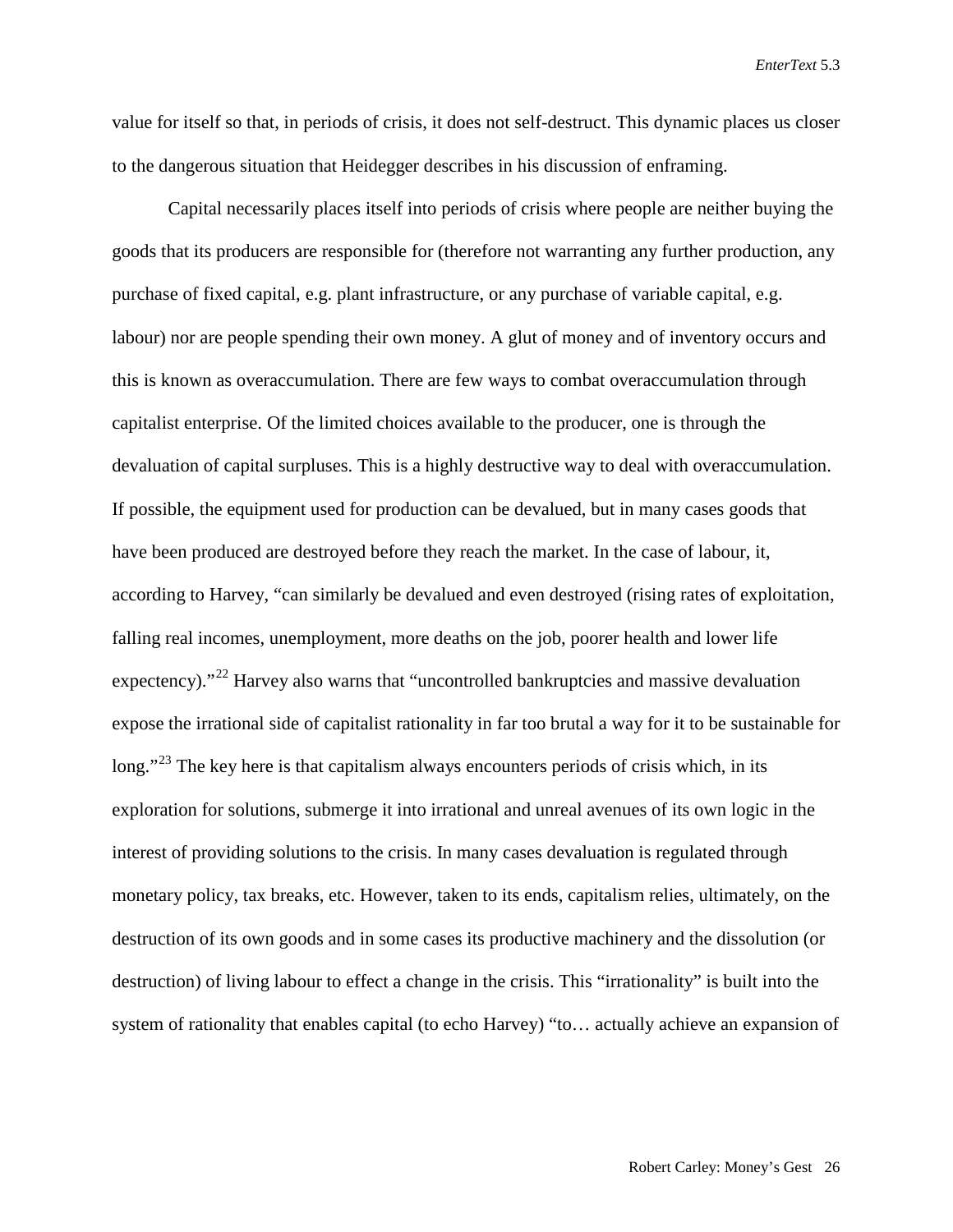output and a growth in real values, no matter what the social, political, geopolitical and ecological consequences."

The above solution to the crisis of capital has direct effects on material life (or on the world). In Heidegger's scheme it is the destruction of the standing-reserve. Heidegger does not offer a parallel to these phenomena in his discussion; however, he is not dealing explicitly with capitalism. However, I do believe that Heidegger would describe this as a part of the destining. Once this path (the path paved through capitalist expansion) becomes the only recognisable "opening" to the development of modern technology in such a way that it "is always itself directed from the beginning toward furthering something else, i.e., toward driving on to the maximum yield at minimum expense," then the danger here echoes Harvey's warning about capitalism pressing forward regardless of the consequences. Further, it echoes Heidegger's danger regarding enframing.

Heidegger discusses how the standing reserve closes temporal gaps that had existed before technology allowed for a mediated experience of the world where necessary objects can be made to be standing-reserve. The point has been made that labour is forced to stand reserve in capitalism. However, capital, in instances of overaccumulation, can quell its crises by closing the gaps that occur as it waits to see its profits from the goods it produced. Up until this point, capital requires material returns on the goods it produced so that it can enter the next production cycle. However, Harvey notes that "excess capital and surplus labour can be absorbed by switching from current consumption to long-term public and private investments…. Such investments mop up surpluses in the present only to return their value equivalent over a long period of time in the future." Further, Harvey describes how this is possible: "The capacity to make the switch depends upon the availability of credit and the capacity for 'fictitious capital formation.' The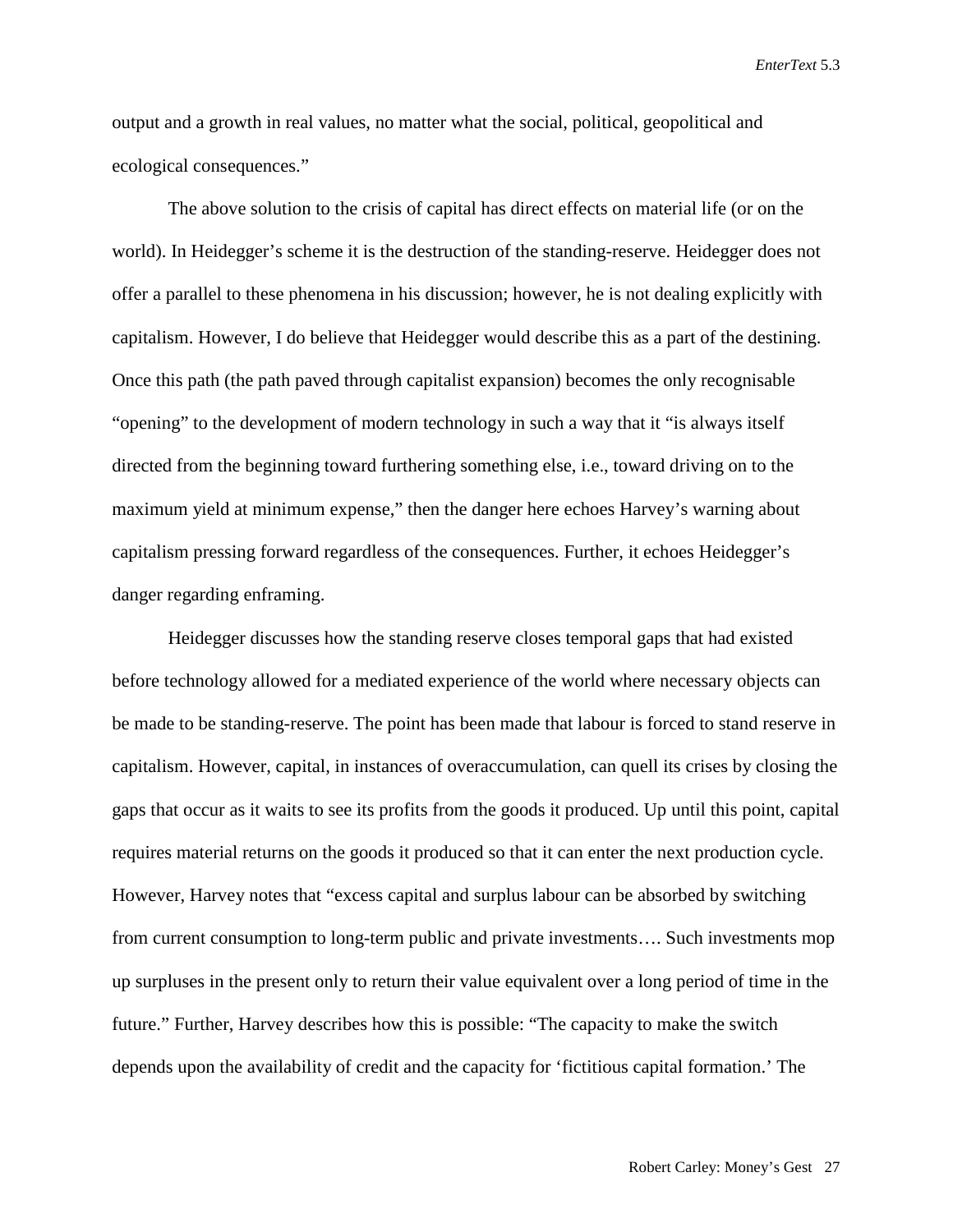latter is defined as capital that has a nominal money value and paper existence, but which at a given moment in time has no backing in terms of real productive activity or physical assets as collateral."[24](#page-20-23) Capitalism closes the gap (which would realise itself as a failure in terms of profits realised) by using value that is only speculative. "Fictitious capital formations" consist of financial vehicles that are based on the speculation about profits to be turned in the future. The value that they convey is not real, but rather imagined. These "vehicles" are represented in some paper form, be it stocks or credit moneys, but they are not dependent on anything. If the branch of production in question is able to recuperate its value later on, then the money that was put up is inconsequential. It only has to represent itself to the investors through a portion of its profits. If, however, the branch of production disappears, if it is not able to realise its profit, then the investors lose and the producers lose. In either case, the fictitious capital formation depends upon real value generated in the future or it disappears into thin air, the place from whence it came!

#### **Postmodern Marxist Materialism or Money's Gest**

Fictitious capital formations of the type and degree I wish to explore here consist of a context in which the material relations require a specific level of capitalist who owns both labour power and also the means of production, possibly on a diversified and widespread scale, and has a relationship to a bank or subsidising agent of some kind that would *extend credit* to the capitalist based not only on the capitalist's present assets but, more significantly, on the promise of a future profit. The primary intermediary in this specific relationship is a producer who requires an innovation in the circulation of capital due to a loss of revenue at the end of a production cycle. This innovation will support the capital requirements for the concurrent production cycle,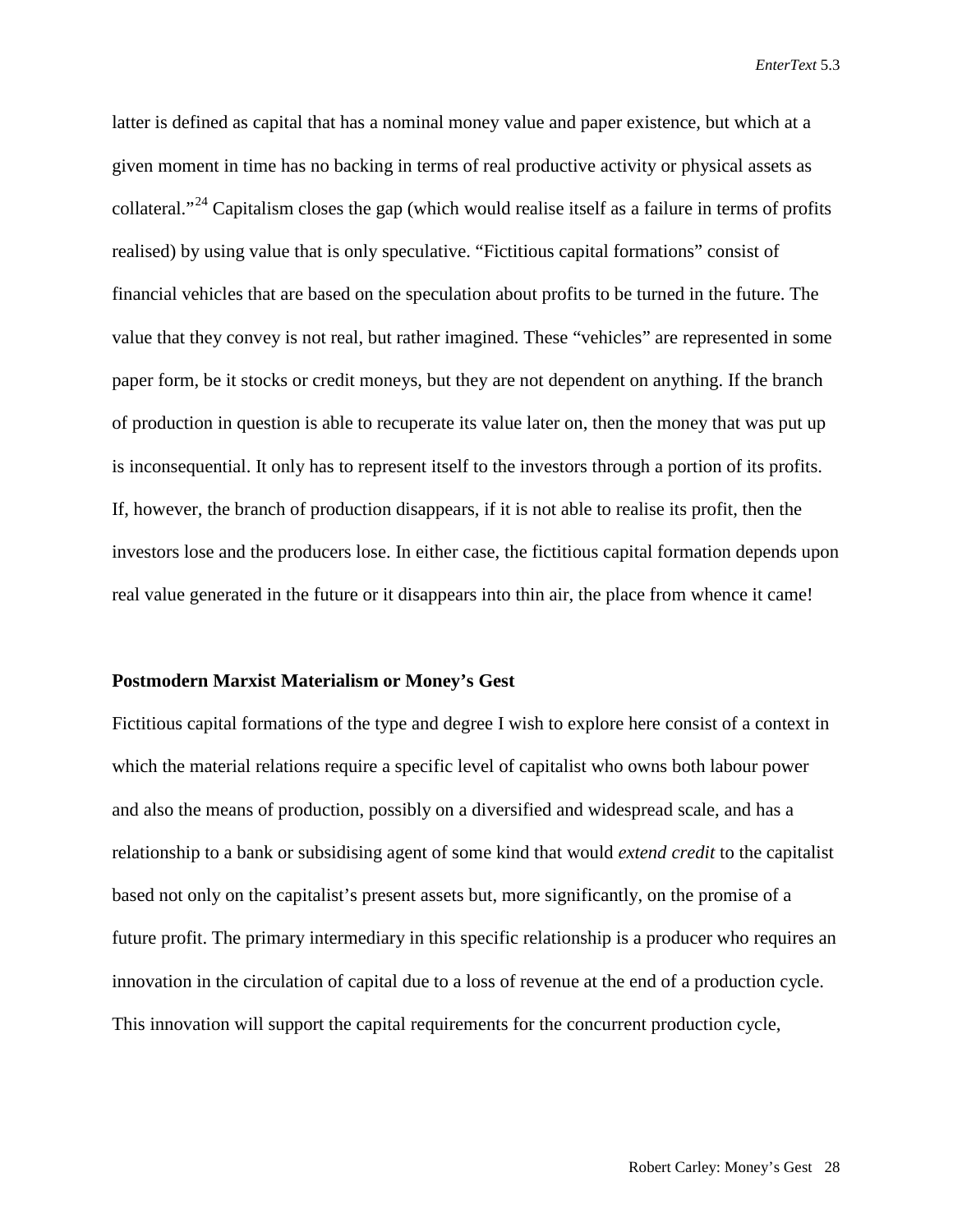whatever that may be. And, finally, this innovation will require a fictitious capital formation of some kind.

Why have I created a scenario, albeit a very general one, whereby the capitalist producer enters into a relationship or a set of relationships that require fictitious capital formations for the enabling of some incorporation of a specific branch of production? By drawing-up the scene as such, I want to show how the valorisation of labour at this level of social relations becomes an entirely speculative enterprise (within this fictitious capital formation), and how now, in this cultural and historical moment, with the span of capital both extending and immuring the globe, the "ontological horizon" of money-capital is all at once so abstract and so total that in the act of marshalling fictitious capital it makes manifest the "triumph" of the scientific and technological revealing that becomes, according to Heidegger, the "planetary imperialism of technologically organized man."<sup>[25](#page-20-24)</sup> To lodge Heidegger's quotation further within the stream of my argument, the planetary imperialism of technologically organised man is—beneath the ontology and the unyielding progress and expanding scope of science—just that: imperialism. In other words the ground upon which enframing becomes possible (i.e. sciences' scope) is capital. Capital is the material ground from which this particular ontological horizon and scientific practice extends itself and both the "horizon" is rendered visible by and the practice is extended forward through capital. For example, as we travel in the world we can be secure in the fact that money, in the form of credit, "is everywhere you want to *be*."[26](#page-20-25)

Exploring the emergence of this seemingly postmodern materialism, the effluvium of capital's furthest reach through long-term high-risk investment interestingly requires a detour through some very modernist thinkers and writers: Marx and Lukacs, Taylor, Heidegger, and, finally, Bertolt Brecht. At the end of this paper I want to explore and relate Brecht's concept of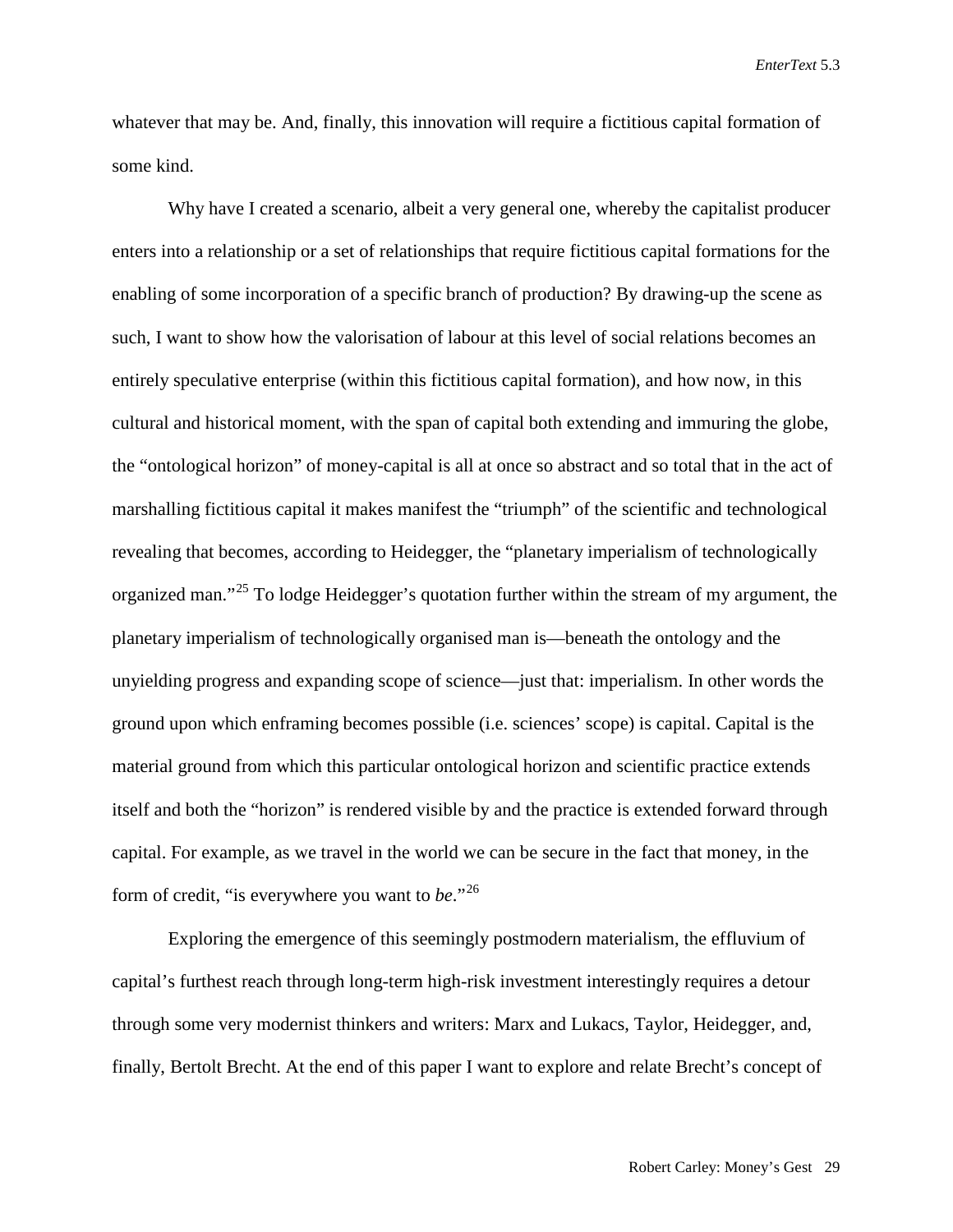the social gest, developed from the theatre and his training in Marxist thought. It is the special quality of the formation of Brecht's gest coupled with recent research on the relationship of gest to the destruction of historical subjectivity that complements my argument.<sup>[27](#page-20-26)</sup>

Brecht reminds us that modernity signals a radical challenge to the individualist construction of the subject through the gest. He states, "'Gest' is not supposed to mean gesticulation: it is not a matter of explanatory or emphatic movements of the hands, but of overall attitudes…. A gest… conveys particular attitudes adopted by the speaker towards other men."<sup>[28](#page-20-27)</sup> The attitudes that Brecht explores in his plays are fundamentally class attitudes or, more succinctly, the attitudes of the fundamental classes: the bourgeoisie and proletariat. Brecht establishes an exemplary ground upon which to explore "attitudes" that emerge not from the principles of class relations but from those relationships themselves. The challenge to Andreas Kragler in *Drums in the Night* emerges from the bourgeois class expectations of the Balickes, Murk, and the patrons of the Picadillybar, as well as the contrary proletarian class expectations of the "revolutionary" patrons of the Zibebe.<sup>[29](#page-20-28)</sup> Nevertheless, the ground from which these expectations emerge is World War One, which represents the subjective trauma from which Kragler is loosed on the world of the play, but, moreover, the War represents the beginning of the international ascendancy of capitalism via industrialisation, colonialism, and the usurpation of the gold standard with a constantly moving, serpentine, and industrial form of capital that already contains the seeds, the potentialities, of its postindustrial offspring. High finance, chained to the nation state begins to rip itself loose, only to take another far more global form in the postindustrial period.[30](#page-20-29)

Now, the gests we are given in the play—the largely lumpenproletarian characters in their bar, sitting, reading the newspaper, and yelling fervently for revolution (a gest that signifies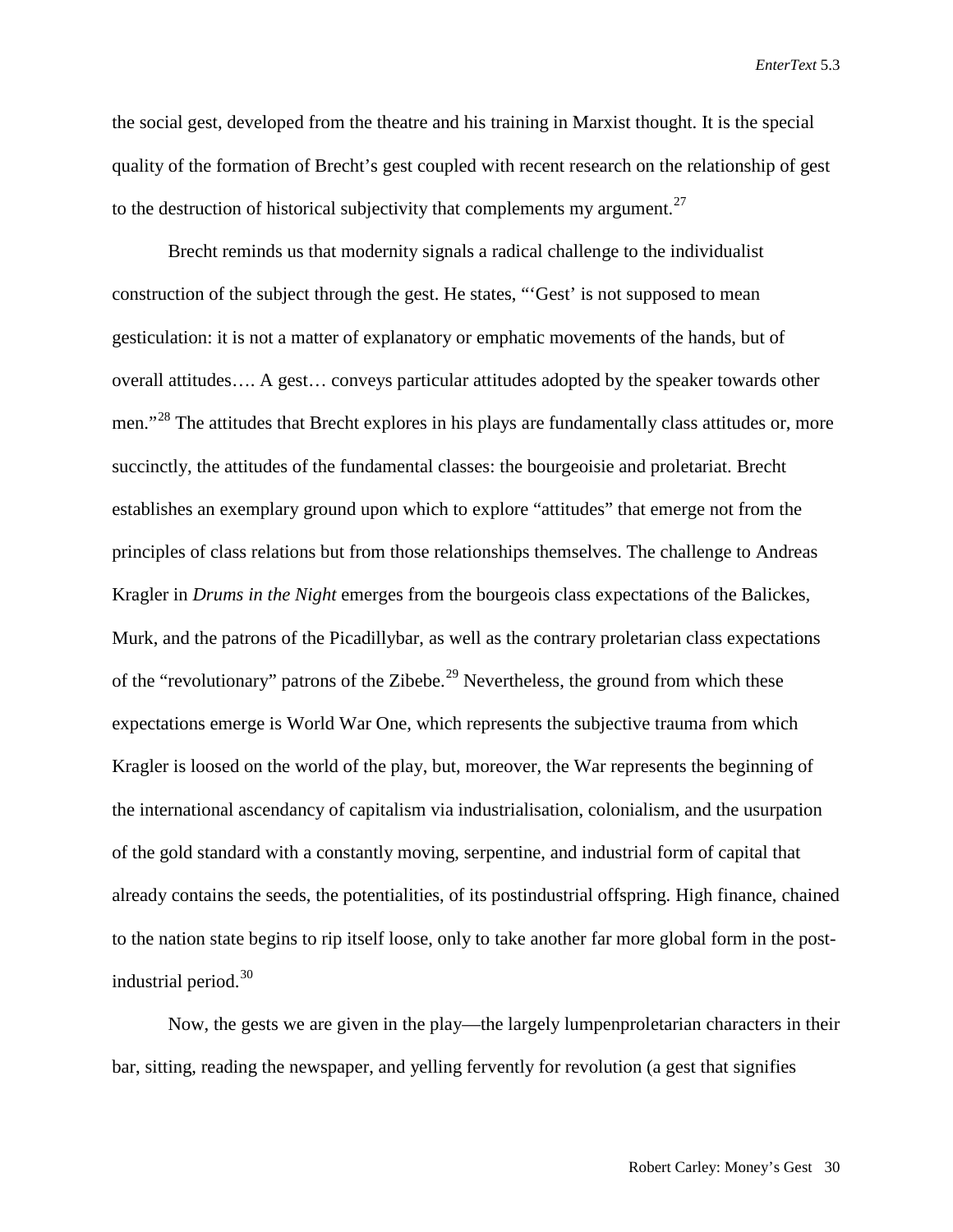through both posture and language the coming failure of the communist revolution in Germany) —are complicated by a context that in its cultural, historical, social, and even psychological standing is further convoluted by the shifting material ground that is affected by the determining force of capitalist production and finance. It is the expression of these complications through, on the one hand, the mechanism of the gest in a singular context, and on the other, the complication of several gests coming from different contexts and the social expression of different groups that makes Brecht's device so exemplary in performing class relations (not, by the by, giving static examples of particular lifestyles), within distinctive social and cultural (historical) contexts. This aggregation of contexts, capitalist-material, class-attitudinal, cultural-historical (traumatic), within the specific forum of Epic Theatre, becomes a special space where the multi-layered social formation of Brecht's theatre performances enables us to come closer than ever to recognise the magnitude of the gest, and through it to think about the different material levels that construct social experience. As Brecht notes, "the social gest is the gest relevant to society, the gest that allows conclusions to be drawn about the social circumstances.<sup>[31](#page-20-30)</sup> The conclusions and knowledge come out of the dialectic that is generated from the expressive forms of class contact, played out as unselfconscious action and ultimately as social structure within Epic Theatre. To quote Brecht quoting Lenin, "It is impossible to recognize the various happenings in the world in their independence of movement, their spontaneity of development, their vitality of being, without recognizing them as a unity of opposites."<sup>[32](#page-20-31)</sup>

To explore further the import of the gest, not only as it relates to Lenin's Marxist-Hegelianism but also to my argument, I wish to set the stage for some present day epic theatre. A CEO stands at a podium in front of his primary stockholders—who barely fill the first three rows of a state-of-the-art stadium-sized hall—and showers them with assurances of the fiscal stamina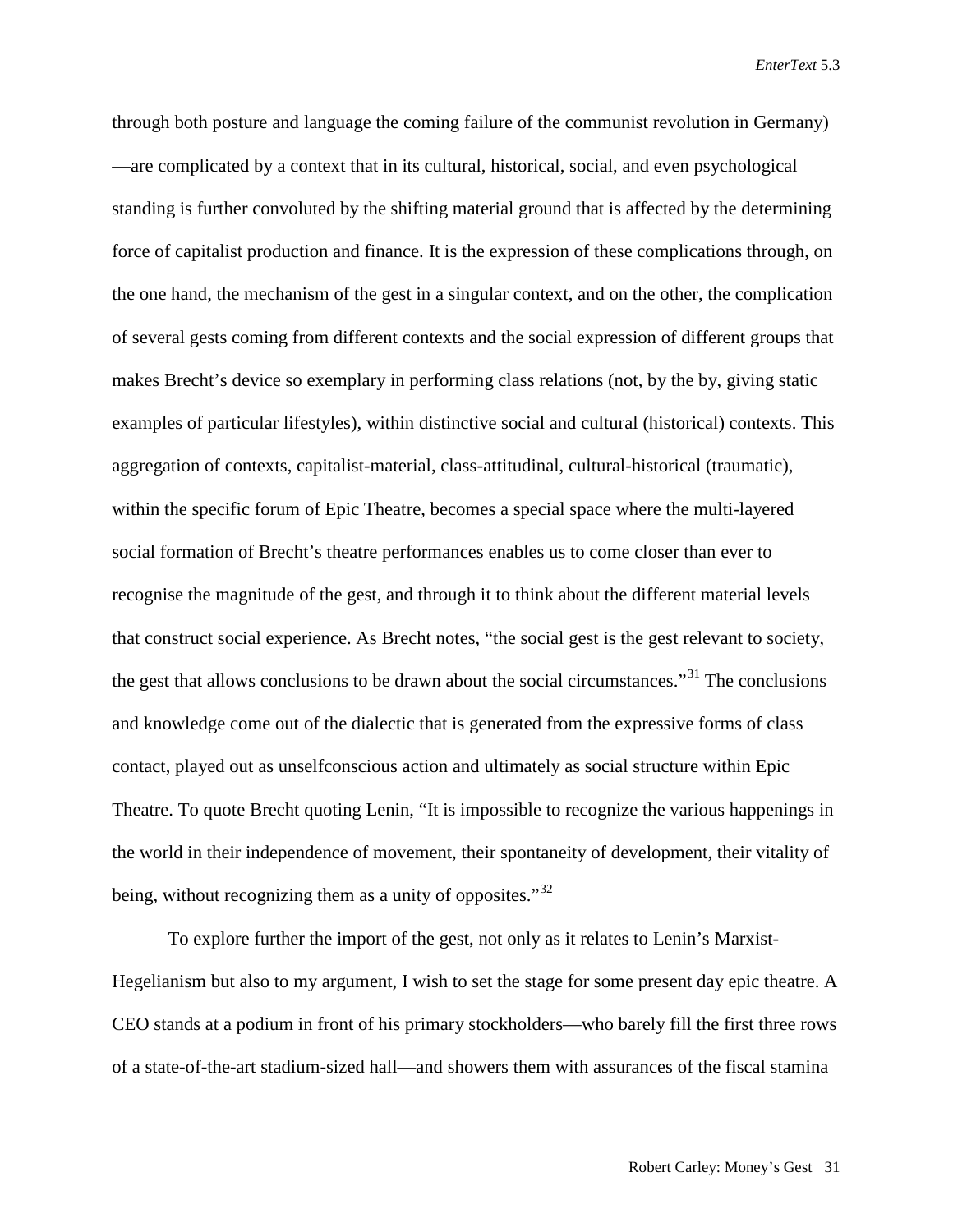of his conglomerate, a large telecommunications firm that has subsidiaries in associated firms working in the research and development of new communications technologies. He smiles a bit too often, sweats, and perhaps swallows audibly between sentences as he presents very creative projections of future successes. He claims that the company is making an astounding profit, well above the level of competitors, when, in fact, the company is not solvent and has no cash flow. We are made to understand, if we do not already, that this man fears the stockholders; it is to them that he feels he owes the truth. Next scene: employees fill the same room to capacity, everyone from middle managers, to technicians, to sales and advertising staff. Their entire pension, their future retirement is staked directly on the performance of this company. The largest pool of expendable labourers, the lower-level technicians, has all of their stock in the company, whereas middle management and other more skilled and senior employees have more diversified pension plans. The CEO delivers the same exact speech to this group, with wild confidence gesturing like Benito Mussolini in 1930.

The true subject of these proceedings is money; it connects everybody. It is via the "postmodern" materialism of money that we are reminded of the constitution of material culture within the terms and the limits that are made possible by money. Brecht gives us the starting point in modernity. We see the ontological standing of money when we are made to grasp that money makes possible the degree to which the phenomena of enframing in science and technology become ubiquitous and congeal all within their destining. Finally, Fredric Jameson reminds us, in the introduction to *Postmodernism: Or the Cultural Logic of Late Capitalism,* of the relationship between the emergence of this phenomenon in our modernist conception of the world and its presence today. I want to conclude with these remarks from Jameson: "Postmodernism is what you have when the modernization process is complete and nature is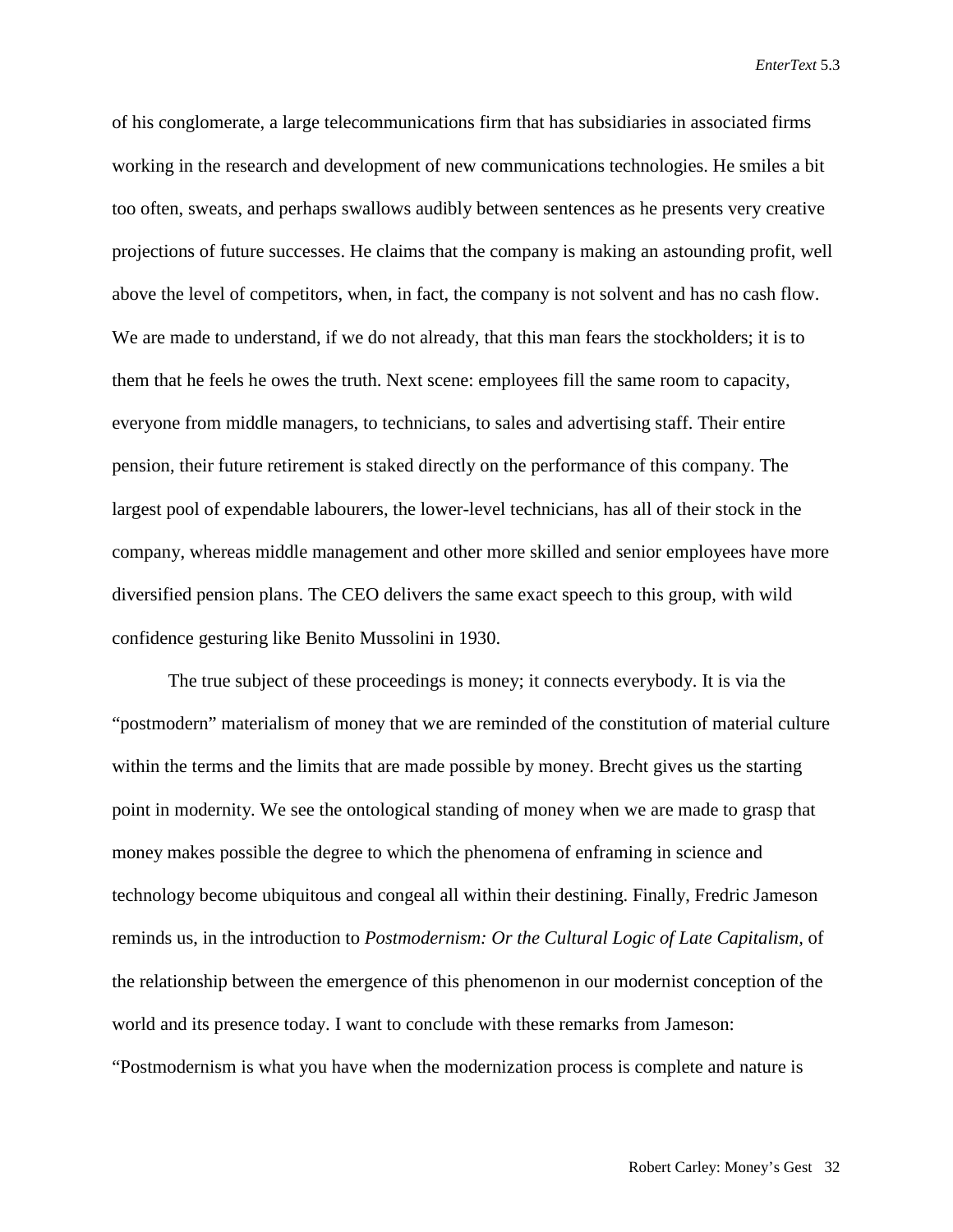gone for good. It is a more fully human world than the older one, but one in which 'culture' has become a veritable 'second nature.' Indeed, what happened to culture may well be one of the more important clues for tracking the postmodern: an immense dilation of its sphere (the sphere of commodities)…."[33](#page-20-32) Although we won't be seeing a subject like Kragler anytime soon—a traumatised foot soldier in a world war fought at the inaugural moment of a shifting set of economic standards, that created more instability across the globe than they produced the intended beneficent cultural, economic, and social modernising force—we do see a "completion" to the economic questions that arose from modernism, an answer to Taylor's writing—you cannot extend the regime of fixed capital by trying to make a machine part out of living labour, an extension of Marx's ideas into the present moment—and finally a dilation of the sphere of commodities that is so absolute it mimics not only Lenin's musings on Hegel's *Science of Logic* (cited above), but also, more specifically, Marx's augury about the power of money in bourgeois society: "If *money* is the bond binding me to *human* life, binding society to me, connecting me with nature and man, is not money the bond of all *bonds?* Can it not dissolve and bind all ties? Is it not, therefore, also the universal *agent of separation?* It is the coin that really *separates* as well as the real *binding agent*—the… *chemical* power of society."[34](#page-20-33)

 $\overline{a}$ 

<sup>1</sup> F. W. Taylor, *The Principles of Scientific Management* (New York: W.W. Norton, 1947). The scientific duties that management takes on are outlined on pp.36-7.<br><sup>2</sup> Antonio Negri, *Marx Beyond Marx: Lessons on* The Grundrisse, ed. Fleming, trans. Cleaver, et al. (Brooklyn:

Autonomedia, 1991), 140.<br><sup>3</sup> Jean-François Lyotard, "Answering the Question: What is Postmodernism?" in *The Postmodern Condition*, trans.<br>R. Durand (Manchester: Manchester University Press, 1986), 75.

<sup>&</sup>lt;sup>4</sup> Martin Heidegger, "The Question Concerning Technology" in *The Question Concerning Technology and Other Essays*, trans. W. Lovitt (New York: Harper and Row, 1977), 14-15.<br><sup>5</sup> Heidegger, 14.

<sup>&</sup>lt;sup>6</sup> A similar system, it could be argued, is in place for human desire as well. However, I am using the word "need" in that I do not want to enter into a discussion of desire and the subject or, in the logic of capitalism, the commodity fetish.

 $<sup>7</sup>$  Heidegger, 15.</sup>